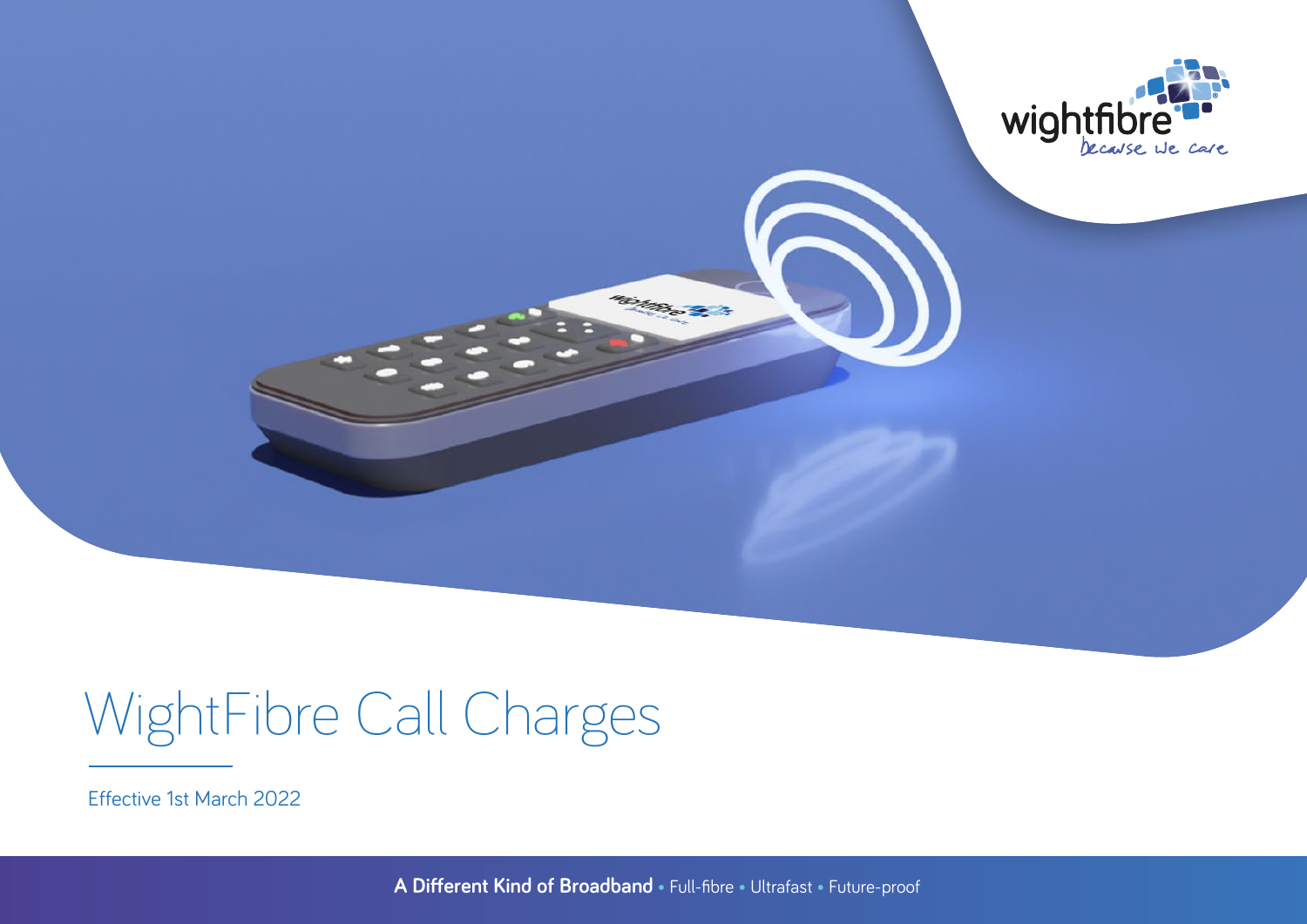# **Phone Packages**

Fibre Phone Line rental as described in your contract.

#### **Add Ons Phone Packages**

| Package                            | <b>Price</b> | <b>Description</b>                                                                                                                                                                                                                                                                                                                  |  |  |  |  |  |  |  |  |
|------------------------------------|--------------|-------------------------------------------------------------------------------------------------------------------------------------------------------------------------------------------------------------------------------------------------------------------------------------------------------------------------------------|--|--|--|--|--|--|--|--|
| <b>Evening &amp; Weekend Calls</b> | £5.00        | Free Evening & Weekend calls are available between 6pm to 8am, Monday to Friday and Anytime on Saturday and Sunday.<br>Includes calls to 01, 02, 03, 07 Mobile Numbers (excluding Personal Numbers and paging services), and 0870 and 0845 numbers.                                                                                 |  |  |  |  |  |  |  |  |
| <b>Anytime Calls</b>               | £9.00        | At Anytime, free calls to 01, 02, 03, 07 Mobile Numbers (excluding Personal Numbers and paging services),<br>and 0870 and 0845 numbers.                                                                                                                                                                                             |  |  |  |  |  |  |  |  |
|                                    |              | At Anytime, free calls to 01, 02, 03, 07 Mobile Numbers (excluding Personal Numbers and paging services),<br>and 0870 and 0845 numbers.                                                                                                                                                                                             |  |  |  |  |  |  |  |  |
|                                    |              | Includes Free Calls to 33 destinations worldwide.                                                                                                                                                                                                                                                                                   |  |  |  |  |  |  |  |  |
| <b>Anytime International</b>       | £16.00       | The countries are:                                                                                                                                                                                                                                                                                                                  |  |  |  |  |  |  |  |  |
|                                    |              | Australia, Austria, Brazil, Canada, Croatia, Denmark, Estonia, France, French Guiana, Germany, Greece, Iceland, India, Ireland, Italy,<br>Luxembourg, Malaysia, Malta, Mexico, Netherlands, New Zealand, Norway, Poland, Portugal, Puerto Rico, Romania, Slovakia, South<br>Korea, Spain, Sweden, Switzerland, USA and Vatican City |  |  |  |  |  |  |  |  |





#### **Contents**

| Call Rates to UK Mobile Phones 5           |  |  |  |  |  |
|--------------------------------------------|--|--|--|--|--|
| Call Rates to Service Numbers 5            |  |  |  |  |  |
|                                            |  |  |  |  |  |
| Service Charge Rates to Service Numbers 12 |  |  |  |  |  |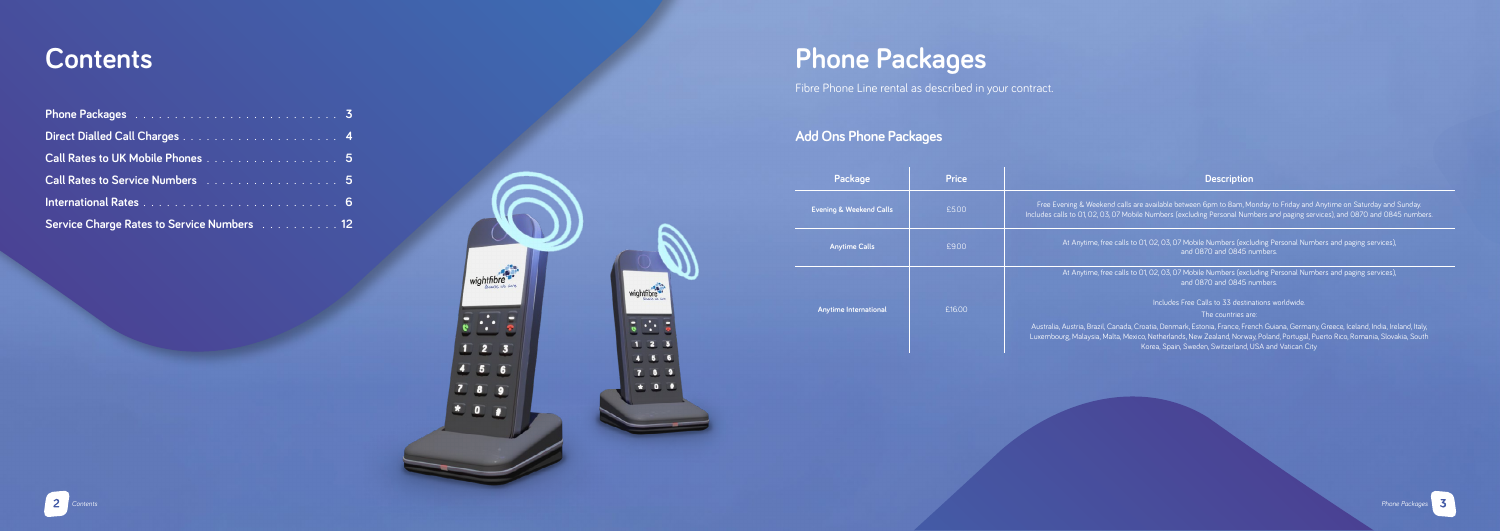# **Direct Dialled Call Charges**

- Call durations and band periods (daytime, evening, weekend) are accurate to plus of minus one second.
- Unless otherwise stated call charges are shown in pence per minute, exclusive of VAT and subject to a connection charge of 9.6p per call.
- Call charges are rounded up to the next penny.

#### **Call Rates to UK Mobile Phones**

### **Call Rates to Service Numbers**

Calls to UK Service Numbers with the 084, 087, 09 & 118 number ranges will be charged at our access charge plus to the applicable service charge.

The 'access charge' – is set by your phone company. For WightFibre the access charge is 5.0p per minute.

The 'service charge' – this is set by the organisation or service that you are calling. This "service charge" will vary for each organisation or service and you should see the price wherever the number is advertised.

| Pence Per minute (ppm)                                                       | Daytime (ppm)           | Evening (ppm)           | Weekend (ppm)             |
|------------------------------------------------------------------------------|-------------------------|-------------------------|---------------------------|
|                                                                              | <b>Monday to Friday</b> | <b>Monday to Friday</b> | <b>Midnight on Friday</b> |
|                                                                              | 8am to 6pm              | Before 8am & after 6pm  | to Midnight on Sunday     |
| UK local and national numbers<br>(geographic calls starting<br>01, 02 or 03) | 5.8 <sub>p</sub>        | 1.3p                    | 0p                        |

|                  | <b>Connection</b> | <b>Daytime</b>    | <b>Evening</b>   | Weekend          |
|------------------|-------------------|-------------------|------------------|------------------|
|                  | per call          | Per minute        | Per minute       | Per minute       |
| <b>UK Mobile</b> | 9.6 <sub>p</sub>  | 10.2 <sub>p</sub> | 6.0 <sub>p</sub> | 6.0 <sub>p</sub> |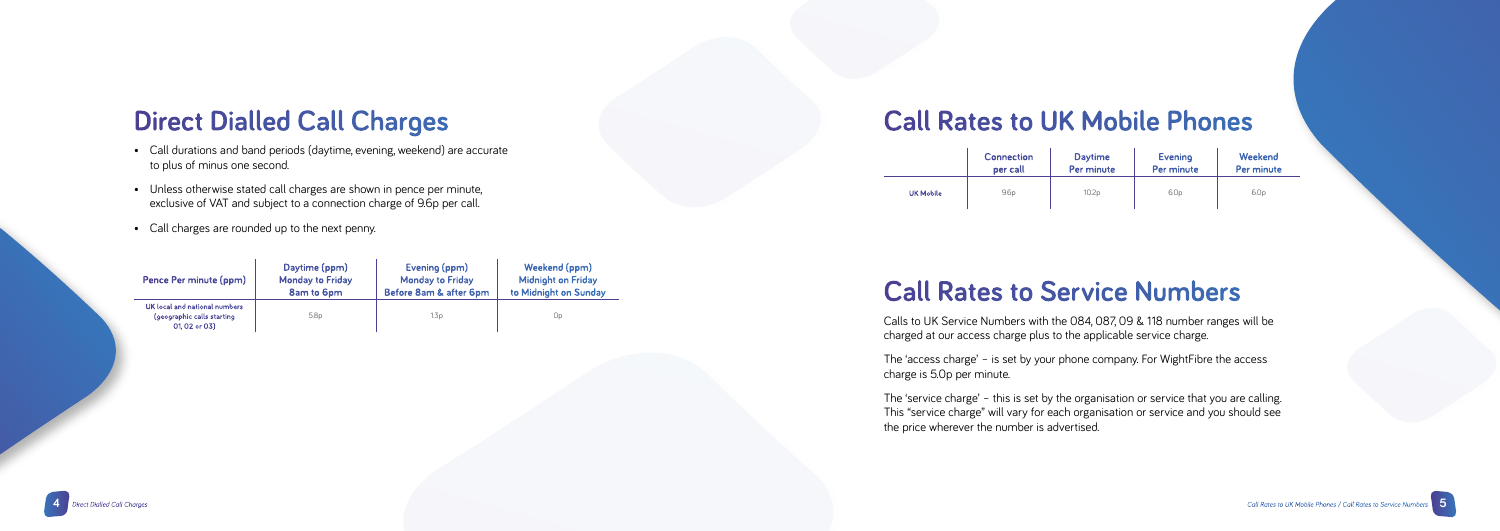| <b>Destination</b>        | Peak    | <b>Evening</b> | Weekend | Peak   | <b>Evening</b> | Weekend |
|---------------------------|---------|----------------|---------|--------|----------------|---------|
| Azerbaijan Mobile         | 1.31067 | 1.31067        | 1.31067 | 0.0958 | 0.0958         | 0.0958  |
| Bahamas                   | 1.02125 | 1.02125        | 1.02125 | 0.0958 | 0.0958         | 0.0958  |
| Bahrain                   | 1.40425 | 1.40425        | 1.40425 | 0.0958 | 0.0958         | 0.0958  |
| Bahrain Mobile            | 1.69367 | 1.69367        | 1.69367 | 0.0958 | 0.0958         | 0.0958  |
| Bangladesh                | 1.02125 | 1.02125        | 1.02125 | 0.0958 | 0.0958         | 0.0958  |
| Bangladesh Mobile         | 1.31067 | 1.31067        | 1.31067 | 0.0958 | 0.0958         | 0.0958  |
| <b>Barbados</b>           | 1.02125 | 1.02125        | 1.02125 | 0.0958 | 0.0958         | 0.0958  |
| <b>Barbados Mobile</b>    | 1.31067 | 1.31067        | 1.31067 | 0.0958 | 0.0958         | 0.0958  |
| Belarus                   | 1.02125 | 1.02125        | 1.02125 | 0.0958 | 0.0958         | 0.0958  |
| <b>Belarus Mobile</b>     | 1.31067 | 1.31067        | 1.31067 | 0.0958 | 0.0958         | 0.0958  |
| Belgium                   | 0.14167 | 0.14167        | 0.14167 | 0.0958 | 0.0958         | 0.0958  |
| Belgium Mobile            | 0.14167 | 0.14167        | 0.14167 | 0.0958 | 0.0958         | 0.0958  |
| <b>Belize</b>             | 1.40425 | 1.40425        | 1.40425 | 0.0958 | 0.0958         | 0.0958  |
| Benin                     | 1.40425 | 1.40425        | 1.40425 | 0.0958 | 0.0958         | 0.0958  |
| <b>Benin Mobile</b>       | 1.69367 | 1.69367        | 1.69367 | 0.0958 | 0.0958         | 0.0958  |
| Bermuda                   | 1.02125 | 1.02125        | 1.02125 | 0.0958 | 0.0958         | 0.0958  |
| Bhutan                    | 1.40425 | 1.40425        | 1.40425 | 0.0958 | 0.0958         | 0.0958  |
| Bolivia                   | 1.40425 | 1.40425        | 1.40425 | 0.0958 | 0.0958         | 0.0958  |
| <b>Bolivia Mobile</b>     | 1.69367 | 1.69367        | 1.69367 | 0.0958 | 0.0958         | 0.0958  |
| Bosnia Herzegovina        | 1.02125 | 1.02125        | 1.02125 | 0.0958 | 0.0958         | 0.0958  |
| Bosnia Herzegovina Mobile | 1.31067 | 1.31067        | 1.31067 | 0.0958 | 0.0958         | 0.0958  |
| Botswana                  | 1.40425 | 1.40425        | 1.40425 | 0.0958 | 0.0958         | 0.0958  |
| Brazil                    | 1.40425 | 1.40425        | 1.40425 | 0.0958 | 0.0958         | 0.0958  |
| <b>Brazil Mobile</b>      | 1.69367 | 1.69367        | 1.69367 | 0.0958 | 0.0958         | 0.0958  |
| British Virgin Islands    | 1.93192 | 1.93192        | 1.93192 | 0.0958 | 0.0958         | 0.0958  |
| Brunei Darussalam         | 1.40425 | 1.40425        | 1.40425 | 0.0958 | 0.0958         | 0.0958  |
| Bulgaria                  | 0.14167 | 0.14167        | 0.14167 | 0.0958 | 0.0958         | 0.0958  |
| <b>Bulgaria Mobile</b>    | 0.14167 | 0.14167        | 0.14167 | 0.0958 | 0.0958         | 0.0958  |
| Burkina Faso              | 1.40425 | 1.40425        | 1.40425 | 0.0958 | 0.0958         | 0.0958  |
| Burkina Faso Mobile       | 1.69367 | 1.69367        | 1.69367 | 0.0958 | 0.0958         | 0.0958  |
| Burundi                   | 1.40425 | 1.40425        | 1.40425 | 0.0958 | 0.0958         | 0.0958  |

| <b>Destination</b>        | Peak    | <b>Evening</b> | Weekend | Peak   | <b>Evening</b> | Weekend | <b>Destination</b>        | Peak    | Evening | Weekend | Peak   | <b>Evening</b> | Weekend |
|---------------------------|---------|----------------|---------|--------|----------------|---------|---------------------------|---------|---------|---------|--------|----------------|---------|
| Cambodia                  | 1.40425 | 1.40425        | 1.40425 | 0.0958 | 0.0958         | 0.0958  | Denmark Mobile            | 0.14167 | 0.14167 | 0.14167 | 0.0958 | 0.0958         | 0.0958  |
| Cambodia Mobile           | 1.69367 | 1.69367        | 1.69367 | 0.0958 | 0.0958         | 0.0958  | Diego Garcia              | 1.40425 | 1.40425 | 1.40425 | 0.0958 | 0.0958         | 0.0958  |
| Cameroon                  | 1.40425 | 1.40425        | 1.40425 | 0.0958 | 0.0958         | 0.0958  | Djibouti                  | 1.40425 | 1.40425 | 1.40425 | 0.0958 | 0.0958         | 0.0958  |
| Cameroon Mobile           | 1.69367 | 1.69367        | 1.69367 | 0.0958 | 0.0958         | 0.0958  | Djibouti Mobile           | 1.69367 | 1.69367 | 1.69367 | 0.0958 | 0.0958         | 0.0958  |
| Canada                    | 0.25533 | 0.25533        | 0.25533 | 0.0958 | 0.0958         | 0.0958  | Dominica                  | 1.02125 | 1.02125 | 1.02125 | 0.0958 | 0.0958         | 0.0958  |
| Cape Verde Islands        | 1.40425 | 1.40425        | 1.40425 | 0.0958 | 0.0958         | 0.0958  | Dominican Republic        | 1.02125 | 1.02125 | 1.02125 | 0.0958 | 0.0958         | 0.0958  |
| Cayman Islands            | 1.02125 | 1.02125        | 1.02125 | 0.0958 | 0.0958         | 0.0958  | Dominican Republic Mobile | 1.31067 | 1.31067 | 1.31067 | 0.0958 | 0.0958         | 0.0958  |
| Central African Republic  | 1.40425 | 1.40425        | 1.40425 | 0.0958 | 0.0958         | 0.0958  | East Timor                | 1.40425 | 1.40425 | 1.40425 | 0.0958 | 0.0958         | 0.0958  |
| Chad                      | 1.40425 | 1.40425        | 1.40425 | 0.0958 | 0.0958         | 0.0958  | Ecuador                   | 1.40425 | 1.40425 | 1.40425 | 0.0958 | 0.0958         | 0.0958  |
| Chad Mobile               | 1.69367 | 1.69367        | 1.69367 | 0.0958 | 0.0958         | 0.0958  | Ecuador Mobile            | 1.69367 | 1.69367 | 1.69367 | 0.0958 | 0.0958         | 0.0958  |
| Chile                     | 1.40425 | 1.40425        | 1.40425 | 0.0958 | 0.0958         | 0.0958  | Egypt                     | 1.40425 | 1.40425 | 1.40425 | 0.0958 | 0.0958         | 0.0958  |
| Chile Mobile              | 1.69367 | 1.69367        | 1.69367 | 0.0958 | 0.0958         | 0.0958  | Egypt Mobile              | 1.69367 | 1.69367 | 1.69367 | 0.0958 | 0.0958         | 0.0958  |
| China                     | 1.40425 | 1.40425        | 1.40425 | 0.0958 | 0.0958         | 0.0958  | El Salvador               | 1.40425 | 1.40425 | 1.40425 | 0.0958 | 0.0958         | 0.0958  |
| China Mobile              | 1.69367 | 1.69367        | 1.69367 | 0.0958 | 0.0958         | 0.0958  | El Salvador Mobile        | 1.69367 | 1.69367 | 1.69367 | 0.0958 | 0.0958         | 0.0958  |
| Colombia                  | 1.40425 | 1.40425        | 1.40425 | 0.0958 | 0.0958         | 0.0958  | Equatorial Guinea         | 1.40425 | 1.40425 | 1.40425 | 0.0958 | 0.0958         | 0.0958  |
| Colombia Mobile           | 1.69367 | 1.69367        | 1.69367 | 0.0958 | 0.0958         | 0.0958  | Eritrea                   | 1.40425 | 1.40425 | 1.40425 | 0.0958 | 0.0958         | 0.0958  |
| Congo                     | 1.40425 | 1.40425        | 1.40425 | 0.0958 | 0.0958         | 0.0958  | Estonia                   | 0.14167 | 0.14167 | 0.14167 | 0.0958 | 0.0958         | 0.0958  |
| Congo Democratic Republic | 1.69367 | 1.69367        | 1.69367 | 0.0958 | 0.0958         | 0.0958  | Estonia Mobile            | 0.14167 | 0.14167 | 0.14167 | 0.0958 | 0.0958         | 0.0958  |
| Congo Democratic Republic | 1.93192 | 1.93192        | 1.93192 | 0.0958 | 0.0958         | 0.0958  | Ethiopia                  | 1.40425 | 1.40425 | 1.40425 | 0.0958 | 0.0958         | 0.0958  |
| Mobile                    |         |                |         |        |                |         | Ethiopia Mobile           | 1.69367 | 1.69367 | 1.69367 | 0.0958 | 0.0958         | 0.0958  |
| Cook Islands              | 1.40425 | 1.40425        | 1.40425 | 0.0958 | 0.0958         | 0.0958  | Falkland Islands          | 1.40425 | 1.40425 | 1.40425 | 0.0958 | 0.0958         | 0.0958  |
| Costa Rica                | 1.40425 | 1.40425        | 1.40425 | 0.0958 | 0.0958         | 0.0958  | Faroe Islands             | 0.49367 | 0.49367 | 0.49367 | 0.0958 | 0.0958         | 0.0958  |
| Costa Rica Mobile         | 1.69367 | 1.69367        | 1.69367 | 0.0958 | 0.0958         | 0.0958  | Faroe Islands Mobile      | 0.77442 | 0.77442 | 0.77442 | 0.0958 | 0.0958         | 0.0958  |
| Croatia                   | 0.14167 | 0.14167        | 0.14167 | 0.0958 | 0.0958         | 0.0958  | Fiji                      | 1.40425 | 1.40425 | 1.40425 | 0.0958 | 0.0958         | 0.0958  |
| Croatia Mobile            | 0.14167 | 0.14167        | 0.14167 | 0.0958 | 0.0958         | 0.0958  | Finland                   | 0.14167 | 0.14167 | 0.14167 | 0.0958 | 0.0958         | 0.0958  |
| Cuba                      | 1.40425 | 1.40425        | 1.40425 | 0.0958 | 0.0958         | 0.0958  | <b>Finland Mobile</b>     | 0.14167 | 0.14167 | 0.14167 | 0.0958 | 0.0958         | 0.0958  |
| Cyprus                    | 0.14167 | 0.14167        | 0.14167 | 0.0958 | 0.0958         | 0.0958  | France                    | 0.14167 | 0.14167 | 0.14167 | 0.0958 | 0.0958         | 0.0958  |
| Cyprus Mobile             | 0.14167 | 0.14167        | 0.14167 | 0.0958 | 0.0958         | 0.0958  | France Mobile             | 0.14167 | 0.14167 | 0.14167 | 0.0958 | 0.0958         | 0.0958  |
| Czech Republic            | 0.14167 | 0.14167        | 0.14167 | 0.0958 | 0.0958         | 0.0958  | French Guyana             | 0.14167 | 0.14167 | 0.14167 | 0.0958 | 0.0958         | 0.0958  |
| Czech Republic Mobile     | 0.14167 | 0.14167        | 0.14167 | 0.0958 | 0.0958         | 0.0958  | French Guyana Mobile      | 0.14167 | 0.14167 | 0.14167 | 0.0958 | 0.0958         | 0.0958  |
| Denmark                   | 0.14167 | 0.14167        | 0.14167 | 0.0958 | 0.0958         | 0.0958  | French Polynesia          | 1.40425 | 1.40425 | 1.40425 | 0.0958 | 0.0958         | 0.0958  |

| <b>Destination</b>             | Peak    | <b>Evening</b> | Weekend | Peak   | Evening | Weekend | <b>Bahrain Mobile</b>     | 1.6936 |
|--------------------------------|---------|----------------|---------|--------|---------|---------|---------------------------|--------|
|                                |         |                |         |        |         |         | Bangladesh                | 1.0212 |
| Afghanistan                    | 1.40425 | 1.40425        | 1.40425 | 0.0958 | 0.0958  | 0.0958  | Bangladesh Mobile         | 1.3106 |
| Afghanistan Mobile             | 1.69367 | 1.69367        | 1.69367 | 0.0958 | 0.0958  | 0.0958  | <b>Barbados</b>           | 1.0212 |
| Albania                        | 0.87658 | 0.87658        | 0.87658 | 0.0958 | 0.0958  | 0.0958  | <b>Barbados Mobile</b>    | 1.3106 |
| Albania Mobile                 | 1.16592 | 1.16592        | 1.16592 | 0.0958 | 0.0958  | 0.0958  | Belarus                   | 1.0212 |
| Algeria                        | 0.87658 | 0.87658        | 0.87658 | 0.0958 | 0.0958  | 0.0958  | Belarus Mobile            | 1.3106 |
| Algeria Mobile                 | 1.16592 | 1.16592        | 1.16592 | 0.0958 | 0.0958  | 0.0958  | Belgium                   | 0.1416 |
| American Samoa                 | 1.93192 | 1.93192        | 1.93192 | 0.0958 | 0.0958  | 0.0958  | Belgium Mobile            | 0.1416 |
| Andorra                        | 0.49367 | 0.49367        | 0.49367 | 0.0958 | 0.0958  | 0.0958  | Belize                    | 1.4042 |
| Andorra Mobile                 | 0.77442 | 0.77442        | 0.77442 | 0.0958 | 0.0958  | 0.0958  | <b>Benin</b>              | 1.4042 |
| Angola                         | 1.40425 | 1.40425        | 1.40425 | 0.0958 | 0.0958  | 0.0958  | <b>Benin Mobile</b>       | 1.6936 |
| Angola Mobile                  | 1.69367 | 1.69367        | 1.69367 | 0.0958 | 0.0958  | 0.0958  | Bermuda                   | 1.0212 |
| Anguilla                       | 0.87658 | 0.87658        | 0.87658 | 0.0958 | 0.0958  | 0.0958  | Bhutan                    | 1.4042 |
| Antigua & Barbuda              | 1.02125 | 1.02125        | 1.02125 | 0.0958 | 0.0958  | 0.0958  | Bolivia                   | 1.4042 |
| Antigua & Barbuda Mobile       | 1.31067 | 1.31067        | 1.31067 | 0.0958 | 0.0958  | 0.0958  | <b>Bolivia Mobile</b>     | 1.6936 |
| Argentina                      | 1.40425 | 1.40425        | 1.40425 | 0.0958 | 0.0958  | 0.0958  | Bosnia Herzegovina        | 1.0212 |
| Argentina Mobile               | 1.69367 | 1.69367        | 1.69367 | 0.0958 | 0.0958  | 0.0958  | Bosnia Herzegovina Mobile | 1.3106 |
| Armenia                        | 1.40425 | 1.40425        | 1.40425 | 0.0958 | 0.0958  | 0.0958  | Botswana                  | 1.4042 |
| Armenia Mobile                 | 1.69367 | 1.69367        | 1.69367 | 0.0958 | 0.0958  | 0.0958  | Brazil                    | 1.4042 |
| Aruba                          | 1.40425 | 1.40425        | 1.40425 | 0.0958 | 0.0958  | 0.0958  | <b>Brazil Mobile</b>      | 1.6936 |
| Ascension Island               | 1.40425 | 1.40425        | 1.40425 | 0.0958 | 0.0958  | 0.0958  | British Virgin Islands    | 1.9319 |
| Australia                      | 0.37442 | 0.37442        | 0.37442 | 0.0958 | 0.0958  | 0.0958  | Brunei Darussalam         | 1.4042 |
| Australia External Territories | 1.2595  | 1.2595         | 1.2595  | 0.0958 | 0.0958  | 0.0958  | Bulgaria                  | 0.1416 |
| Australia Mobile               | 0.68083 | 0.68083        | 0.68083 | 0.0958 | 0.0958  | 0.0958  | <b>Bulgaria Mobile</b>    | 0.1416 |
| Austria                        | 0.14167 | 0.14167        | 0.14167 | 0.0958 | 0.0958  | 0.0958  | Burkina Faso              | 1.4042 |
| Austria Mobile                 | 0.14167 | 0.14167        | 0.14167 | 0.0958 | 0.0958  | 0.0958  | Burkina Faso Mobile       | 1.6936 |
| Azerbaijan                     | 1.02125 | 1.02125        | 1.02125 | 0.0958 | 0.0958  | 0.0958  | Burundi                   | 1.4042 |

# **International Rates**

#### Rates in pounds per minute.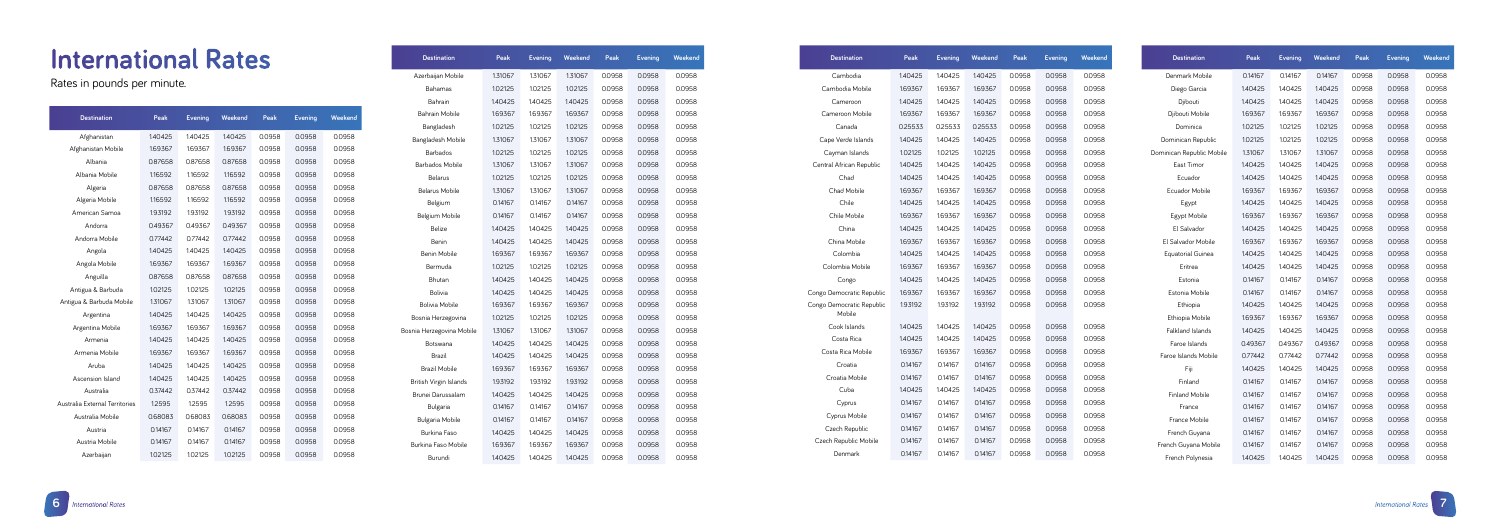| <b>Destination</b>      | Peak    | <b>Evening</b> | Weekend | Peak   | <b>Evening</b> | Weekend | <b>Destination</b>   | Peak    | Evening | Weekend | Peak   | <b>Evening</b> | Weekend |
|-------------------------|---------|----------------|---------|--------|----------------|---------|----------------------|---------|---------|---------|--------|----------------|---------|
| Gabon                   | 1.40425 | 1.40425        | 1.40425 | 0.0958 | 0.0958         | 0.0958  | Hungary              | 0.14167 | 0.14167 | 0.14167 | 0.0958 | 0.0958         | 0.0958  |
| Gabon Mobile            | 1.69367 | 1.69367        | 1.69367 | 0.0958 | 0.0958         | 0.0958  | Hungary Mobile       | 0.14167 | 0.14167 | 0.14167 | 0.0958 | 0.0958         | 0.0958  |
| Gambia                  | 1.40425 | 1.40425        | 1.40425 | 0.0958 | 0.0958         | 0.0958  | Iceland              | 0.14167 | 0.14167 | 0.14167 | 0.0958 | 0.0958         | 0.0958  |
| Georgia                 | 1.40425 | 1.40425        | 1.40425 | 0.0958 | 0.0958         | 0.0958  | Iceland Mobile       | 0.14167 | 0.14167 | 0.14167 | 0.0958 | 0.0958         | 0.0958  |
| Georgia Mobile          | 1.69367 | 1.69367        | 1.69367 | 0.0958 | 0.0958         | 0.0958  | India                | 0.87658 | 0.87658 | 0.87658 | 0.0958 | 0.0958         | 0.0958  |
| Germany                 | 0.14167 | 0.14167        | 0.14167 | 0.0958 | 0.0958         | 0.0958  | India Mobile         | 1.16592 | 1.16592 | 1.16592 | 0.0958 | 0.0958         | 0.0958  |
| Germany Mobile          | 0.14167 | 0.14167        | 0.14167 | 0.0958 | 0.0958         | 0.0958  | Indonesia            | 1.40425 | 1.40425 | 1.40425 | 0.0958 | 0.0958         | 0.0958  |
| Ghana                   | 1.40425 | 1.40425        | 1.40425 | 0.0958 | 0.0958         | 0.0958  | Indonesia Mobile     | 1.69367 | 1.69367 | 1.69367 | 0.0958 | 0.0958         | 0.0958  |
| Ghana Mobile            | 1.69367 | 1.69367        | 1.69367 | 0.0958 | 0.0958         | 0.0958  | Iran                 | 1.40425 | 1.40425 | 1.40425 | 0.0958 | 0.0958         | 0.0958  |
| Gibraltar               | 0.14167 | 0.14167        | 0.14167 | 0.0958 | 0.0958         | 0.0958  | Iran Mobile          | 1.69367 | 1.69367 | 1.69367 | 0.0958 | 0.0958         | 0.0958  |
| Gibraltar Mobile        | 0.14167 | 0.14167        | 0.14167 | 0.0958 | 0.0958         | 0.0958  | Iraq                 | 1.40425 | 1.40425 | 1.40425 | 0.0958 | 0.0958         | 0.0958  |
| Greece                  | 0.14167 | 0.14167        | 0.14167 | 0.0958 | 0.0958         | 0.0958  | Ireland              | 0.14167 | 0.14167 | 0.14167 | 0.0958 | 0.0958         | 0.0958  |
| Greece Mobile           | 0.14167 | 0.14167        | 0.14167 | 0.0958 | 0.0958         | 0.0958  | Ireland Mobile       | 0.14167 | 0.14167 | 0.14167 | 0.0958 | 0.0958         | 0.0958  |
| Greenland               | 1.40425 | 1.40425        | 1.40425 | 0.0958 | 0.0958         | 0.0958  | Israel               | 1.02125 | 1.02125 | 1.02125 | 0.0958 | 0.0958         | 0.0958  |
| <b>Greenland Mobile</b> | 1.69367 | 1.69367        | 1.69367 | 0.0958 | 0.0958         | 0.0958  | <b>Israel Mobile</b> | 1.31067 | 1.31067 | 1.31067 | 0.0958 | 0.0958         | 0.0958  |
| Grenada                 | 1.16592 | 1.16592        | 1.16592 | 0.0958 | 0.0958         | 0.0958  | Italy                | 0.14167 | 0.14167 | 0.14167 | 0.0958 | 0.0958         | 0.0958  |
| Guadeloupe              | 0.14167 | 0.14167        | 0.14167 | 0.0958 | 0.0958         | 0.0958  | Italy Mobile         | 0.14167 | 0.14167 | 0.14167 | 0.0958 | 0.0958         | 0.0958  |
| Guadeloupe Mobile       | 0.14167 | 0.14167        | 0.14167 | 0.0958 | 0.0958         | 0.0958  | Ivory Coast          | 1.2595  | 1.2595  | 1.2595  | 0.0958 | 0.0958         | 0.0958  |
| Guam                    | 1.40425 | 1.40425        | 1.40425 | 0.0958 | 0.0958         | 0.0958  | Ivory Coast Mobile   | 1.54892 | 1.54892 | 1.54892 | 0.0958 | 0.0958         | 0.0958  |
| Guatemala               | 1.40425 | 1.40425        | 1.40425 | 0.0958 | 0.0958         | 0.0958  | Jamaica              | 1.02125 | 1.02125 | 1.02125 | 0.0958 | 0.0958         | 0.0958  |
| Guatemala Mobile        | 1.69367 | 1.69367        | 1.69367 | 0.0958 | 0.0958         | 0.0958  | Jamaica Mobile       | 1.31067 | 1.31067 | 1.31067 | 0.0958 | 0.0958         | 0.0958  |
| Guernsey                | 0.0583  | 0.013          | $\circ$ | 0.0958 | 0.0958         | 0.0958  | Japan                | 0.87658 | 0.87658 | 0.87658 | 0.0958 | 0.0958         | 0.0958  |
| Guinea                  | 1.40425 | 1.40425        | 1.40425 | 0.0958 | 0.0958         | 0.0958  | Japan Mobile         | 1.16592 | 1.16592 | 1.16592 | 0.0958 | 0.0958         | 0.0958  |
| Guinea Bissau           | 1.40425 | 1.40425        | 1.40425 | 0.0958 | 0.0958         | 0.0958  | Jersey               | 0.0583  | 0.0131  | 0       | 0.0958 | 0.0958         | 0.0958  |
| Guyana                  | 1.40425 | 1.40425        | 1.40425 | 0.0958 | 0.0958         | 0.0958  | Jordan               | 1.40425 | 1.40425 | 1.40425 | 0.0958 | 0.0958         | 0.0958  |
| Haiti                   | 1.40425 | 1.40425        | 1.40425 | 0.0958 | 0.0958         | 0.0958  | Jordan Mobile        | 1.69367 | 1.69367 | 1.69367 | 0.0958 | 0.0958         | 0.0958  |
| Haiti Mobile            | 1.69367 | 1.69367        | 1.69367 | 0.0958 | 0.0958         | 0.0958  | Kazakhstan           | 1.02125 | 1.02125 | 1.02125 | 0.0958 | 0.0958         | 0.0958  |
| Honduras                | 1.40425 | 1.40425        | 1.40425 | 0.0958 | 0.0958         | 0.0958  | Kazakhstan Mobile    | 1.31067 | 1.31067 | 1.31067 | 0.0958 | 0.0958         | 0.0958  |
| Honduras Mobile         | 1.69367 | 1.69367        | 1.69367 | 0.0958 | 0.0958         | 0.0958  | Kenya                | 1.40425 | 1.40425 | 1.40425 | 0.0958 | 0.0958         | 0.0958  |
| Hong Kong               | 0.77442 | 0.77442        | 0.77442 | 0.0958 | 0.0958         | 0.0958  | Kenya Mobile         | 1.69367 | 1.69367 | 1.69367 | 0.0958 | 0.0958         | 0.0958  |
| Hong Kong Mobile        | 1.06383 | 1.06383        | 1.06383 | 0.0958 | 0.0958         | 0.0958  | Kiribati             | 1.40425 | 1.40425 | 1.40425 | 0.0958 | 0.0958         | 0.0958  |

| <b>Destination</b>   | Peak    | Evening | Weekend | Peak   | <b>Evening</b> | Weekend | <b>Destination</b>          | Peak    | <b>Evening</b> | Weekend | Peak   | <b>Evening</b> | Weekend |
|----------------------|---------|---------|---------|--------|----------------|---------|-----------------------------|---------|----------------|---------|--------|----------------|---------|
| Kuwait               | 1.40425 | 1.40425 | 1.40425 | 0.0958 | 0.0958         | 0.0958  | Malta                       | 0.14167 | 0.14167        | 0.14167 | 0.0958 | 0.0958         | 0.0958  |
| Kuwait Mobile        | 1.69367 | 1.69367 | 1.69367 | 0.0958 | 0.0958         | 0.0958  | Malta Mobile                | 0.14167 | 0.14167        | 0.14167 | 0.0958 | 0.0958         | 0.0958  |
| Kyrgyzstan           | 1.02125 | 1.02125 | 1.02125 | 0.0958 | 0.0958         | 0.0958  | Marshall Islands            | 1.40425 | 1.40425        | 1.40425 | 0.0958 | 0.0958         | 0.0958  |
| Kyrgyzstan Mobile    | 1.31067 | 1.31067 | 1.31067 | 0.0958 | 0.0958         | 0.0958  | Martinique                  | 0.14167 | 0.14167        | 0.14167 | 0.0958 | 0.0958         | 0.0958  |
| Laos                 | 1.40425 | 1.40425 | 1.40425 | 0.0958 | 0.0958         | 0.0958  | Martinique Mobile           | 0.14167 | 0.14167        | 0.14167 | 0.0958 | 0.0958         | 0.0958  |
| Latvia               | 0.14167 | 0.14167 | 0.14167 | 0.0958 | 0.0958         | 0.0958  | Mauritania                  | 1.40425 | 1.40425        | 1.40425 | 0.0958 | 0.0958         | 0.0958  |
| Latvia Mobile        | 0.14167 | 0.14167 | 0.14167 | 0.0958 | 0.0958         | 0.0958  | Mauritius                   | 1.40425 | 1.40425        | 1.40425 | 0.0958 | 0.0958         | 0.0958  |
| Lebanon              | 1.40425 | 1.40425 | 1.40425 | 0.0958 | 0.0958         | 0.0958  | Mauritius Mobile            | 1.69367 | 1.69367        | 1.69367 | 0.0958 | 0.0958         | 0.0958  |
| Lebanon Mobile       | 1.69367 | 1.69367 | 1.69367 | 0.0958 | 0.0958         | 0.0958  | Mexico                      | 1.40425 | 1.40425        | 1.40425 | 0.0958 | 0.0958         | 0.0958  |
| Lesotho              | 1.40425 | 1.40425 | 1.40425 | 0.0958 | 0.0958         | 0.0958  | Micronesia                  | 1.40425 | 1.40425        | 1.40425 | 0.0958 | 0.0958         | 0.0958  |
| Lesotho Mobile       | 1.69367 | 1.69367 | 1.69367 | 0.0958 | 0.0958         | 0.0958  | Moldova                     | 1.40425 | 1.40425        | 1.40425 | 0.0958 | 0.0958         | 0.0958  |
| Liberia              | 1.40425 | 1.40425 | 1.40425 | 0.0958 | 0.0958         | 0.0958  | Moldova Mobile              | 1.69367 | 1.69367        | 1.69367 | 0.0958 | 0.0958         | 0.0958  |
| Liberia Mobile       | 1.69367 | 1.69367 | 1.69367 | 0.0958 | 0.0958         | 0.0958  | Monaco                      | 0.49367 | 0.49367        | 0.49367 | 0.0958 | 0.0958         | 0.0958  |
| Libya                | 0.87658 | 0.87658 | 0.87658 | 0.0958 | 0.0958         | 0.0958  | Monaco Mobile               | 0.77442 | 0.77442        | 0.77442 | 0.0958 | 0.0958         | 0.0958  |
| Liechtenstein        | 0.14167 | 0.14167 | 0.14167 | 0.0958 | 0.0958         | 0.0958  | Mongolia                    | 1.40425 | 1.40425        | 1.40425 | 0.0958 | 0.0958         | 0.0958  |
| Liechtenstein Mobile | 0.14167 | 0.14167 | 0.14167 | 0.0958 | 0.0958         | 0.0958  | Montserrat                  | 1.02125 | 1.02125        | 1.02125 | 0.0958 | 0.0958         | 0.0958  |
| Lithuania            | 0.14167 | 0.14167 | 0.14167 | 0.0958 | 0.0958         | 0.0958  | Morocco                     | 0.87658 | 0.87658        | 0.87658 | 0.0958 | 0.0958         | 0.0958  |
| Lithuania Mobile     | 0.14167 | 0.14167 | 0.14167 | 0.0958 | 0.0958         | 0.0958  | Morocco Mobile              | 1.16592 | 1.16592        | 1.16592 | 0.0958 | 0.0958         | 0.0958  |
| Luxembourg           | 0.14167 | 0.14167 | 0.14167 | 0.0958 | 0.0958         | 0.0958  | Mozambique                  | 1.40425 | 1.40425        | 1.40425 | 0.0958 | 0.0958         | 0.0958  |
| Luxembourg Mobile    | 0.14167 | 0.14167 | 0.14167 | 0.0958 | 0.0958         | 0.0958  | Myanmar                     | 1.93192 | 1.93192        | 1.93192 | 0.0958 | 0.0958         | 0.0958  |
| Macau                | 1.40425 | 1.40425 | 1.40425 | 0.0958 | 0.0958         | 0.0958  | Namibia                     | 1.40425 | 1.40425        | 1.40425 | 0.0958 | 0.0958         | 0.0958  |
| Macau Mobile         | 1.69367 | 1.69367 | 1.69367 | 0.0958 | 0.0958         | 0.0958  | Nauru                       | 1.40425 | 1.40425        | 1.40425 | 0.0958 | 0.0958         | 0.0958  |
| Macedonia            | 0.87658 | 0.87658 | 0.87658 | 0.0958 | 0.0958         | 0.0958  | Nepal                       | 1.40425 | 1.40425        | 1.40425 | 0.0958 | 0.0958         | 0.0958  |
| Macedonia Mobile     | 1.16592 | 1.16592 | 1.16592 | 0.0958 | 0.0958         | 0.0958  | Nepal Mobile                | 1.69367 | 1.69367        | 1.69367 | 0.0958 | 0.0958         | 0.0958  |
| Madagascar           | 1.40425 | 1.40425 | 1.40425 | 0.0958 | 0.0958         | 0.0958  | Netherlands                 | 0.14167 | 0.14167        | 0.14167 | 0.0958 | 0.0958         | 0.0958  |
| Madagascar Mobile    | 1.69367 | 1.69367 | 1.69367 | 0.0958 | 0.0958         | 0.0958  | Netherlands Antilles        | 1.40425 | 1.40425        | 1.40425 | 0.0958 | 0.0958         | 0.0958  |
| Malawi               | 1.40425 | 1.40425 | 1.40425 | 0.0958 | 0.0958         | 0.0958  | Netherlands Antilles Mobile | 1.69367 | 1.69367        | 1.69367 | 0.0958 | 0.0958         | 0.0958  |
| Malaysia             | 0.87658 | 0.87658 | 0.87658 | 0.0958 | 0.0958         | 0.0958  | Netherlands Mobile          | 0.14167 | 0.14167        | 0.14167 | 0.0958 | 0.0958         | 0.0958  |
| Malaysia Mobile      | 1.16592 | 1.16592 | 1.16592 | 0.0958 | 0.0958         | 0.0958  | New Caledonia               | 1.40425 | 1.40425        | 1.40425 | 0.0958 | 0.0958         | 0.0958  |
| Maldives             | 1.40425 | 1.40425 | 1.40425 | 0.0958 | 0.0958         | 0.0958  | New Zealand                 | 0.49367 | 0.49367        | 0.49367 | 0.0958 | 0.0958         | 0.0958  |
| Mali                 | 1.40425 | 1.40425 | 1.40425 | 0.0958 | 0.0958         | 0.0958  | New Zealand Mobile          | 0.77442 | 0.77442        | 0.77442 | 0.0958 | 0.0958         | 0.0958  |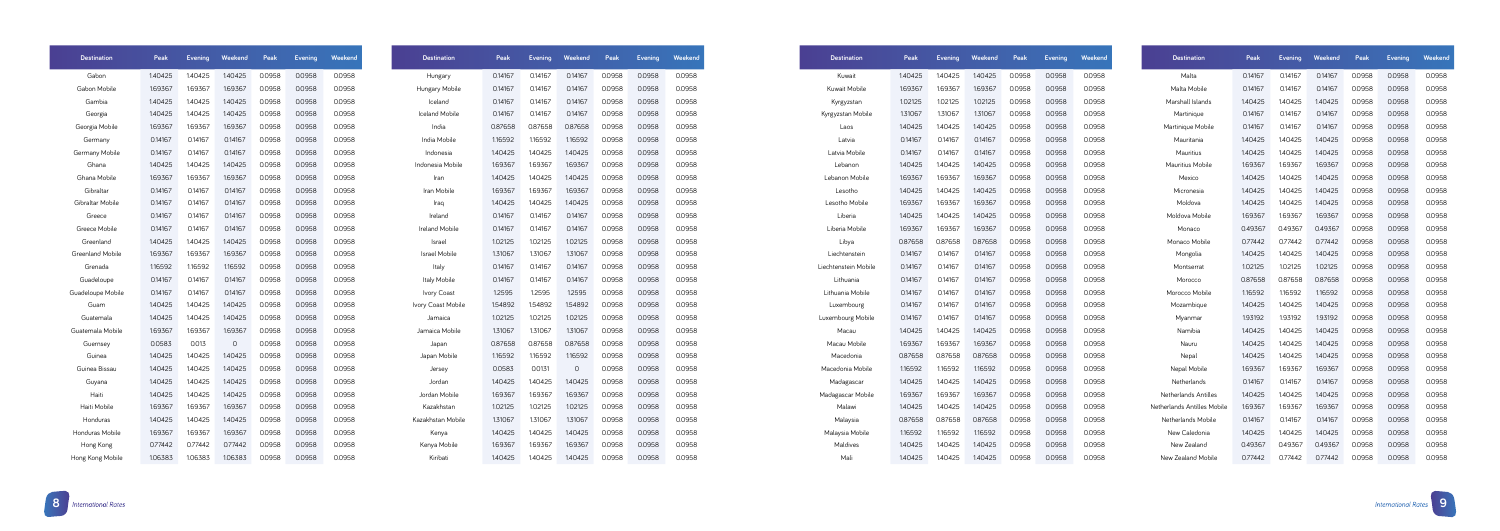| <b>Destination</b> | Peak    | <b>Evening</b> | Weekend | Peak   | Evening | Weekend | <b>Destination</b>  | Peak    | <b>Evening</b> | Weekend | Peak   | <b>Evening</b> | Weekend |
|--------------------|---------|----------------|---------|--------|---------|---------|---------------------|---------|----------------|---------|--------|----------------|---------|
| Nicaragua          | 1.40425 | 1.40425        | 1.40425 | 0.0958 | 0.0958  | 0.0958  | Qatar               | 1.40425 | 1.40425        | 1.40425 | 0.0958 | 0.0958         | 0.0958  |
| Nicaragua Mobile   | 1.69367 | 1.69367        | 1.69367 | 0.0958 | 0.0958  | 0.0958  | Qatar Mobile        | 1.69367 | 1.69367        | 1.69367 | 0.0958 | 0.0958         | 0.0958  |
| Niger              | 1.40425 | 1.40425        | 1.40425 | 0.0958 | 0.0958  | 0.0958  | Reunion             | 0.14167 | 0.14167        | 0.14167 | 0.0958 | 0.0958         | 0.0958  |
| Niger Mobile       | 1.69367 | 1.69367        | 1.69367 | 0.0958 | 0.0958  | 0.0958  | Reunion Mobile      | 0.14167 | 0.14167        | 0.14167 | 0.0958 | 0.0958         | 0.0958  |
| Nigeria            | 1.40425 | 1.40425        | 1.40425 | 0.0958 | 0.0958  | 0.0958  | Romania             | 0.14167 | 0.14167        | 0.14167 | 0.0958 | 0.0958         | 0.0958  |
| Nigeria Mobile     | 1.69367 | 1.69367        | 1.69367 | 0.0958 | 0.0958  | 0.0958  | Romania Mobile      | 0.14167 | 0.14167        | 0.14167 | 0.0958 | 0.0958         | 0.0958  |
| Niue               | 1.40425 | 1.40425        | 1.40425 | 0.0958 | 0.0958  | 0.0958  | Russia              | 1.02125 | 1.02125        | 1.02125 | 0.0958 | 0.0958         | 0.0958  |
| Norfolk Island     | 1.40425 | 1.40425        | 1.40425 | 0.0958 | 0.0958  | 0.0958  | Russia Mobile       | 1.31067 | 1.31067        | 1.31067 | 0.0958 | 0.0958         | 0.0958  |
| North Korea        | 1.93192 | 1.93192        | 1.93192 | 0.0958 | 0.0958  | 0.0958  | Rwanda              | 1.40425 | 1.40425        | 1.40425 | 0.0958 | 0.0958         | 0.0958  |
| Northern Marianas  | 1.40425 | 1.40425        | 1.40425 | 0.0958 | 0.0958  | 0.0958  | San Marino          | 0.49367 | 0.49367        | 0.49367 | 0.0958 | 0.0958         | 0.0958  |
| Norway             | 0.14167 | 0.14167        | 0.14167 | 0.0958 | 0.0958  | 0.0958  | Sao Tome & Principe | 1.40425 | 1.40425        | 1.40425 | 0.0958 | 0.0958         | 0.0958  |
| Norway Mobile      | 0.14167 | 0.14167        | 0.14167 | 0.0958 | 0.0958  | 0.0958  | Saudi Arabia        | 1.40425 | 1.40425        | 1.40425 | 0.0958 | 0.0958         | 0.0958  |
| Oman               | 1.40425 | 1.40425        | 1.40425 | 0.0958 | 0.0958  | 0.0958  | Saudi Arabia Mobile | 1.69367 | 1.69367        | 1.69367 | 0.0958 | 0.0958         | 0.0958  |
| Oman Mobile        | 1.69367 | 1.69367        | 1.69367 | 0.0958 | 0.0958  | 0.0958  | Senegal             | 1.40425 | 1.40425        | 1.40425 | 0.0958 | 0.0958         | 0.0958  |
| Pakistan           | 0.87658 | 0.87658        | 0.87658 | 0.0958 | 0.0958  | 0.0958  | Senegal Mobile      | 1.69367 | 1.69367        | 1.69367 | 0.0958 | 0.0958         | 0.0958  |
| Pakistan Mobile    | 1.16592 | 1.16592        | 1.16592 | 0.0958 | 0.0958  | 0.0958  | Serbia              | 0.87658 | 0.87658        | 0.87658 | 0.0958 | 0.0958         | 0.0958  |
| Palau              | 1.40425 | 1.40425        | 1.40425 | 0.0958 | 0.0958  | 0.0958  | Serbia Mobile       | 1.16592 | 1.16592        | 1.16592 | 0.0958 | 0.0958         | 0.0958  |
| Panama             | 1.40425 | 1.40425        | 1.40425 | 0.0958 | 0.0958  | 0.0958  | Seychelles          | 1.40425 | 1.40425        | 1.40425 | 0.0958 | 0.0958         | 0.0958  |
| Panama Mobile      | 1.69367 | 1.69367        | 1.69367 | 0.0958 | 0.0958  | 0.0958  | Seychelles Mobile   | 1.69367 | 1.69367        | 1.69367 | 0.0958 | 0.0958         | 0.0958  |
| Papua New Guinea   | 1.40425 | 1.40425        | 1.40425 | 0.0958 | 0.0958  | 0.0958  | Sierra Leone        | 1.40425 | 1.40425        | 1.40425 | 0.0958 | 0.0958         | 0.0958  |
| Paraguay           | 1.40425 | 1.40425        | 1.40425 | 0.0958 | 0.0958  | 0.0958  | Sierra Leone Mobile | 1.69367 | 1.69367        | 1.69367 | 0.0958 | 0.0958         | 0.0958  |
| Paraguay Mobile    | 1.69367 | 1.69367        | 1.69367 | 0.0958 | 0.0958  | 0.0958  | Singapore           | 0.77442 | 0.77442        | 0.77442 | 0.0958 | 0.0958         | 0.0958  |
| Peru               | 1.40425 | 1.40425        | 1.40425 | 0.0958 | 0.0958  | 0.0958  | Singapore Mobile    | 1.06383 | 1.06383        | 1.06383 | 0.0958 | 0.0958         | 0.0958  |
| Peru Mobile        | 1.69367 | 1.69367        | 1.69367 | 0.0958 | 0.0958  | 0.0958  | Slovakia            | 0.14167 | 0.14167        | 0.14167 | 0.0958 | 0.0958         | 0.0958  |
| Philippines        | 1.40425 | 1.40425        | 1.40425 | 0.0958 | 0.0958  | 0.0958  | Slovakia Mobile     | 0.14167 | 0.14167        | 0.14167 | 0.0958 | 0.0958         | 0.0958  |
| Philippines Mobile | 1.69367 | 1.69367        | 1.69367 | 0.0958 | 0.0958  | 0.0958  | Slovenia            | 0.14167 | 0.14167        | 0.14167 | 0.0958 | 0.0958         | 0.0958  |
| Poland             | 0.14167 | 0.14167        | 0.14167 | 0.0958 | 0.0958  | 0.0958  | Slovenia Mobile     | 0.14167 | 0.14167        | 0.14167 | 0.0958 | 0.0958         | 0.0958  |
| Poland Mobile      | 0.14167 | 0.14167        | 0.14167 | 0.0958 | 0.0958  | 0.0958  | Solomon Islands     | 1.40425 | 1.40425        | 1.40425 | 0.0958 | 0.0958         | 0.0958  |
| Portugal           | 0.14167 | 0.14167        | 0.14167 | 0.0958 | 0.0958  | 0.0958  | Somalia             | 1.40425 | 1.40425        | 1.40425 | 0.0958 | 0.0958         | 0.0958  |
| Portugal Mobile    | 0.14167 | 0.14167        | 0.14167 | 0.0958 | 0.0958  | 0.0958  | South Africa        | 0.87658 | 0.87658        | 0.87658 | 0.0958 | 0.0958         | 0.0958  |
| Puerto Rico        | 1.02125 | 1.02125        | 1.02125 | 0.0958 | 0.0958  | 0.0958  | South Africa Mobile | 1.16592 | 1.16592        | 1.16592 | 0.0958 | 0.0958         | 0.0958  |

| <b>Destination</b>       | Peak    | <b>Evening</b> | Weekend | Peak   | <b>Evening</b> | Weekend | <b>Destination</b>           | Peak    | <b>Evening</b> | Weekend      | Peak   | <b>Evening</b> | Weekend |
|--------------------------|---------|----------------|---------|--------|----------------|---------|------------------------------|---------|----------------|--------------|--------|----------------|---------|
| South Korea              | 2.22975 | 2.22975        | 2.22975 | 0.0958 | 0.0958         | 0.0958  | Tunisia                      | 1.02125 | 1.02125        | 1.02125      | 0.0958 | 0.0958         | 0.0958  |
| South Korea Mobile       | 2.51917 | 2.51917        | 2.51917 | 0.0958 | 0.0958         | 0.0958  | Tunisia Mobile               | 1.31067 | 1.31067        | 1.31067      | 0.0958 | 0.0958         | 0.0958  |
| Spain                    | 0.14167 | 0.14167        | 0.14167 | 0.0958 | 0.0958         | 0.0958  | Turkey                       | 0.87658 | 0.87658        | 0.87658      | 0.0958 | 0.0958         | 0.0958  |
| Spain Mobile             | 0.14167 | 0.14167        | 0.14167 | 0.0958 | 0.0958         | 0.0958  | <b>Turkey Mobile</b>         | 1.16592 | 1.16592        | 1.16592      | 0.0958 | 0.0958         | 0.0958  |
| Sri Lanka                | 1.2595  | 1.2595         | 1.2595  | 0.0958 | 0.0958         | 0.0958  | Turkmenistan                 | 1.16592 | 1.16592        | 1.16592      | 0.0958 | 0.0958         | 0.0958  |
| Sri Lanka Mobile         | 1.54892 | 1.54892        | 1.54892 | 0.0958 | 0.0958         | 0.0958  | Turks & Caicos Islands       | 1.02125 | 1.02125        | 1.02125      | 0.0958 | 0.0958         | 0.0958  |
| St. Helena               | 1.40425 | 1.40425        | 1.40425 | 0.0958 | 0.0958         | 0.0958  | Tuvalu                       | 1.40425 | 1.40425        | 1.40425      | 0.0958 | 0.0958         | 0.0958  |
| St. Kitts & Nevis        | 1.02125 | 1.02125        | 1.02125 | 0.0958 | 0.0958         | 0.0958  | Uganda                       | 1.40425 | 1.40425        | 1.40425      | 0.0958 | 0.0958         | 0.0958  |
| St. Lucia                | 1.02125 | 1.02125        | 1.02125 | 0.0958 | 0.0958         | 0.0958  | Uganda Mobile                | 1.69367 | 1.69367        | 1.69367      | 0.0958 | 0.0958         | 0.0958  |
| St. Pierre & Miquelon    | 1.31067 | 1.31067        | 1.31067 | 0.0958 | 0.0958         | 0.0958  | UIFS Universal International | $\circ$ | $\mathsf O$    | $\circ$      | 0.0958 | 0.0958         | 0.0958  |
| St. Vincent & Grenadines | 1.02125 | 1.02125        | 1.02125 | 0.0958 | 0.0958         | 0.0958  | Freephone                    |         |                |              |        |                |         |
| Sudan                    | 1.40425 | 1.40425        | 1.40425 | 0.0958 | 0.0958         | 0.0958  | Ukraine                      | 1.02125 | 1.02125        | 1.02125      | 0.0958 | 0.0958         | 0.0958  |
| Suriname                 | 1.40425 | 1.40425        | 1.40425 | 0.0958 | 0.0958         | 0.0958  | Ukraine Mobile               | 1.31067 | 1.31067        | 1.31067      | 0.0958 | 0.0958         | 0.0958  |
| Swaziland                | 1.40425 | 1.40425        | 1.40425 | 0.0958 | 0.0958         | 0.0958  | United Arab Emirates         | 1.40425 | 1.40425        | 1.40425      | 0.0958 | 0.0958         | 0.0958  |
| Sweden                   | 0.14167 | 0.14167        | 0.14167 | 0.0958 | 0.0958         | 0.0958  | United Arab Emirates Mobile  | 1.69367 | 1.69367        | 1.69367      | 0.0958 | 0.0958         | 0.0958  |
| Sweden Mobile            | 0.14167 | 0.14167        | 0.14167 | 0.0958 | 0.0958         | 0.0958  | Uruguay                      | 1.40425 | 1.40425        | 1.40425      | 0.0958 | 0.0958         | 0.0958  |
| Switzerland              | 0.49367 | 0.49367        | 0.49367 | 0.0958 | 0.0958         | 0.0958  | US Virgin Islands            | 2.51917 | 2.51917        | 2.51917      | 0.0958 | 0.0958         | 0.0958  |
| Switzerland Mobile       | 0.77442 | 0.77442        | 0.77442 | 0.0958 | 0.0958         | 0.0958  | <b>USA</b>                   | 0.25533 | 0.25533        | 0.25533      | 0.0958 | 0.0958         | 0.0958  |
| Syria                    | 1.40425 | 1.40425        | 1.40425 | 0.0958 | 0.0958         | 0.0958  | <b>USA Freephone</b>         | $\circ$ | $\circ$        | $\mathsf{O}$ | 0.0958 | 0.0958         | 0.0958  |
| Syria Mobile             | 1.69367 | 1.69367        | 1.69367 | 0.0958 | 0.0958         | 0.0958  | Uzbekistan                   | 1.02125 | 1.02125        | 1.02125      | 0.0958 | 0.0958         | 0.0958  |
| Taiwan                   | 1.40425 | 1.40425        | 1.40425 | 0.0958 | 0.0958         | 0.0958  | Vanuatu                      | 1.40425 | 1.40425        | 1.40425      | 0.0958 | 0.0958         | 0.0958  |
| Taiwan Mobile            | 1.69367 | 1.69367        | 1.69367 | 0.0958 | 0.0958         | 0.0958  | Venezuela                    | 1.40425 | 1.40425        | 1.40425      | 0.0958 | 0.0958         | 0.0958  |
| Tajikistan               | 1.16592 | 1.16592        | 1.16592 | 0.0958 | 0.0958         | 0.0958  | Venezuela Mobile             | 1.69367 | 1.69367        | 1.69367      | 0.0958 | 0.0958         | 0.0958  |
| Tanzania                 | 1.40425 | 1.40425        | 1.40425 | 0.0958 | 0.0958         | 0.0958  | Vietnam                      | 1.40425 | 1.40425        | 1.40425      | 0.0958 | 0.0958         | 0.0958  |
| Tanzania Mobile          | 1.69367 | 1.69367        | 1.69367 | 0.0958 | 0.0958         | 0.0958  | Vietnam Mobile               | 1.69367 | 1.69367        | 1.69367      | 0.0958 | 0.0958         | 0.0958  |
| Thailand                 | 1.40425 | 1.40425        | 1.40425 | 0.0958 | 0.0958         | 0.0958  | Western Samoa                | 2.51917 | 2.51917        | 2.51917      | 0.0958 | 0.0958         | 0.0958  |
| <b>Thailand Mobile</b>   | 1.69367 | 1.69367        | 1.69367 | 0.0958 | 0.0958         | 0.0958  | Yemen                        | 1.69367 | 1.69367        | 1.69367      | 0.0958 | 0.0958         | 0.0958  |
| Togo                     | 1.40425 | 1.40425        | 1.40425 | 0.0958 | 0.0958         | 0.0958  | Zambia                       | 1.40425 | 1.40425        | 1.40425      | 0.0958 | 0.0958         | 0.0958  |
| Tokelau                  | 1.40425 | 1.40425        | 1.40425 | 0.0958 | 0.0958         | 0.0958  | Zimbabwe                     | 1.40425 | 1.40425        | 1.40425      | 0.0958 | 0.0958         | 0.0958  |
| Tonga                    | 1.40425 | 1.40425        | 1.40425 | 0.0958 | 0.0958         | 0.0958  | Zimbabwe Mobile              | 1.69367 | 1.69367        | 1.69367      | 0.0958 | 0.0958         | 0.0958  |
| Trinidad & Tobago        | 1.02125 | 1.02125        | 1.02125 | 0.0958 | 0.0958         | 0.0958  |                              |         |                |              |        |                |         |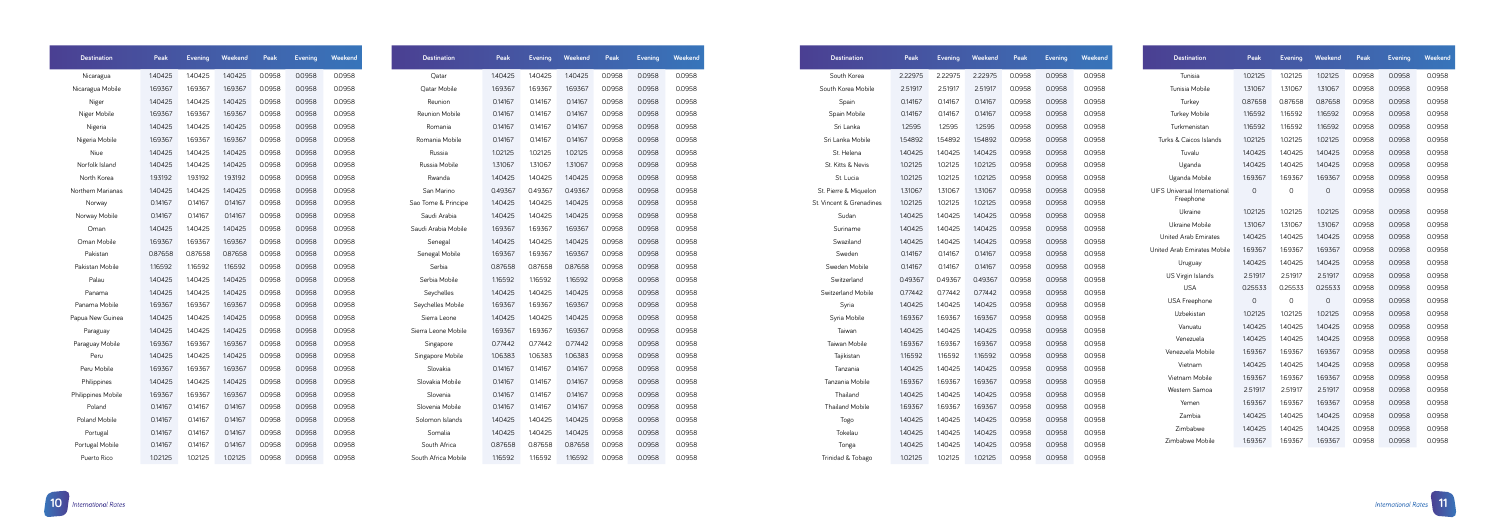| <b>Charge Band</b> | <b>Pence Per Call</b> | <b>Pence Per Minute</b> |
|--------------------|-----------------------|-------------------------|
| SC001              | 0                     | 0                       |
| SC002              | $\overline{O}$        | $\mathbf{1}$            |
| SC003              | 0                     | 2                       |
| <b>SC004</b>       | 0                     | 3                       |
| <b>SC005</b>       | 0                     | $\overline{4}$          |
| SC006              | 0                     | 5                       |
| <b>SC007</b>       | $\overline{O}$        | 6                       |
| <b>SC008</b>       | $\overline{O}$        | $\overline{7}$          |
| <b>SC009</b>       | 0                     | 8                       |
| <b>SC010</b>       | 0                     | 9                       |
| <b>SC011</b>       | 0                     | 10                      |
| SC012              | $\mathbf 0$           | 11                      |
| SC013              | 0                     | 12                      |
| <b>SC014</b>       | 0                     | 13                      |
| <b>SC015</b>       | $\overline{O}$        | 15                      |
| SC016              | $\overline{O}$        | 20                      |
| <b>SC017</b>       | $\overline{O}$        | 25                      |
| <b>SC018</b>       | 0                     | 30                      |
| <b>SC019</b>       | 0                     | 35                      |
| <b>SC020</b>       | $\overline{O}$        | 36                      |
| SC021              | $\mathbf 0$           | 40                      |
| SC022              | $\overline{O}$        | 45                      |
| SC023              | 0                     | 46                      |
| SC024              | 0                     | 50                      |
| <b>SC025</b>       | 0                     | 55                      |

| <b>Charge Band</b> | <b>Pence Per Call</b> | <b>Pence Per Minute</b> | <b>Charge Band</b> | <b>Pence Per Call</b> | <b>Pence Per Minute</b> | <b>Charge Band</b> | <b>Pence Per Call</b> | <b>Pence Per Minute</b> |
|--------------------|-----------------------|-------------------------|--------------------|-----------------------|-------------------------|--------------------|-----------------------|-------------------------|
| <b>SC026</b>       | $\circ$               | 60                      | <b>SC051</b>       | 35                    | $\mathsf O$             | SC0076**           | 40                    |                         |
| <b>SC027</b>       | $\mathsf{O}$          | 65                      | SC052              | 40                    | $\circ$                 | SC0077**           | 70                    |                         |
| <b>SC028</b>       | $\mathsf O$           | 70                      | SC053              | 48                    | $\circ$                 | SC0078**           | 150                   |                         |
| <b>SC029</b>       | $\mathsf O$           | $75\,$                  | SC054              | 50                    | $\circ$                 | SC0079**           | 200                   |                         |
| <b>SC030</b>       | $\mathsf O$           | 80                      | SC055              | 70                    | 0                       | SC0080**           | 445                   |                         |
| SC031              | $\circ$               | 90                      | <b>SC056</b>       | 75                    | $\circ$                 | SC0081             | 18                    |                         |
| <b>SC032</b>       | $\mathsf O$           | 95                      | SC057              | 100                   | $\circ$                 | SC0082             | 22                    |                         |
| <b>SC033</b>       | $\circ$               | 99                      | <b>SC058</b>       | 145                   | 0                       | SC0083             | 350                   |                         |
| <b>SC034</b>       | $\circ$               | 100                     | <b>SC059</b>       | 150                   | $\circ$                 | SC0084**           | 250                   |                         |
| <b>SC035</b>       | $\mathsf O$           | 110                     | SC060              | 200                   | $\circ$                 | SC0085**           | 260                   |                         |
| <b>SC036</b>       | $\mathsf O$           | 120                     | <b>SC061</b>       | 250                   | $\circ$                 | SC0086**           | 275                   |                         |
| <b>SC037</b>       | $\circ$               | 145                     | SC062              | 300                   | 0                       | SC0087**           | 898                   |                         |
| <b>SC038</b>       | $\circ$               | 150                     | SC063              | 400                   | 0                       | SC0088**           | 998                   |                         |
| <b>SC039</b>       | $\mathsf O$           | 155                     | <b>SC064</b>       | 500                   | $\circ$                 | SC0089**           | 1198                  |                         |
| <b>SC040</b>       | $\mathsf O$           | 180                     | <b>SC065</b>       | 600                   | $\circ$                 | SC0090**           | 1398                  |                         |
| <b>SC041</b>       | $\mathsf O$           | 200                     | SC066              | 77                    | 155                     | SC0091**           | 1598                  |                         |
| <b>SC042</b>       | $\circ$               | 220                     | <b>SC067</b>       | 80                    | 25                      | SC0092**           | $\overline{7}$        |                         |
| <b>SC043</b>       | $\circ$               | 250                     | <b>SC068</b>       | 399                   | 139                     | SC0093**           | 13                    |                         |
| <b>SC044</b>       | $\circ$               | 300                     | <b>SC069</b>       | 350                   | 10                      | SC0094**           | 80                    |                         |
| <b>SC045</b>       | $\mathsf O$           | 360                     | SC070**            | 243                   | 243                     | SC0095**           | 100                   |                         |
| <b>SC046</b>       | 5                     | 0                       | SC071**            | 574                   | 299                     | SC0096**           | 300                   |                         |
| <b>SC047</b>       | 10                    | $\mathsf O$             | SC072**            | 698                   | 349                     | SC0097**           | 360                   |                         |
| <b>SC048</b>       | 15                    | $\mathsf O$             | SC073**            | $\circ$               | 250                     | SC0098**           | 360                   |                         |
| <b>SC049</b>       | 25                    | $\mathsf O$             | SC074**            | 5                     | 5                       | SC0099**           | 360                   |                         |
| <b>SC050</b>       | 30                    | $\mathsf{O}$            | SC075**            | 10                    | 10                      | SC0100**           | 360                   |                         |

#### **Service Charge Rates to Service Numbers**